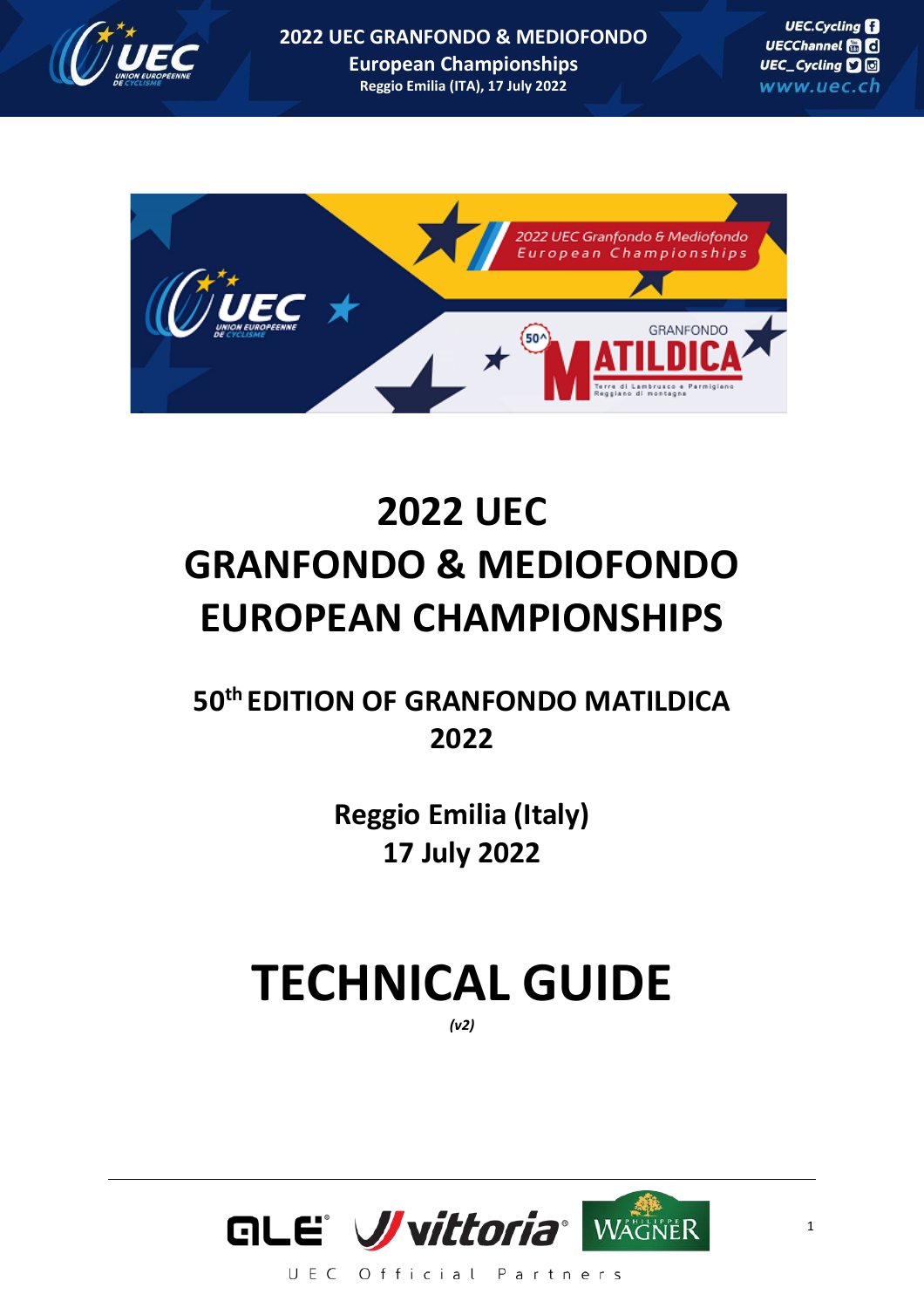

#### **1. ORGANISATION**

The 50th edition of the Granfondo Matildica is part of the 2022 UEC Grandfondo & Mediofondo European Championships.

Local Organiser: ASD COOPERATORI

Mobile phones: +393280025840 +393487471686

Office phone: +3905221751253

email: granfondo@cooperatori.it

#### **2. COURSE**

• **2022 UEC Granfondo European Championships – 145 km – profile 2'700 m.**

Reggio Emilia, Albinea, Ca' Bertacchi, (feeding zone only drinks), Regnano, Montalto, La Vecchia, Paderna (feeding zone only drinks), Pecorile, Canossa (feeding zone), Casina (feeding zone only drinks), La Svolta, Gatta, Castelnovo ne' Monti (feeding zone), Rosano, Casalecchio, Legoreccio (feeding zone only drinks), Buvolo, Ciano d'Enza, Canossa (feeding zone), Grassano Chiesa, Quattro Castella, Reggio Emilia (rest stop)

• **2022 UEC Mediofondo European Championships – 115 km – profile 1'480 m.**

Reggio Emilia, Albinea, Puianello, Canossa (feeding zone), Casina (feeding zone), La Svolta, Castelnovo ne' Monti (feeding zone), Rosano, Casalecchio, Legoreccio (feeding zone only drinks), Buvolo, Ciano d'Enza, San Polo d'Enza, Quattro Castella, Reggio Emilia (feeding zone).

✓ **START location:** Reggio Emilia – Piazza della Vittoria – Opening grids:6 am

**Max. arrival time 14:30** After the cut-off time, participation will no longer be valid

- ✓ **START TIME: 7 am**
- ✓ **FINISH location:** Reggio Emilia Piazza della Vittoria

#### **3. PARTICIPATION**

The participation to the 2022 UEC Granfondo & Mediofondo European Championships is open to all amateur cyclists (between 19 to 75+ years old) **with a valid 2022 UCI license.**

| Granfondo  | Men and Women 19-34<br>Men and Women Masters 35-39<br>Men and Women Masters 40-44<br>Men and Women Masters 45-49                                                                     |
|------------|--------------------------------------------------------------------------------------------------------------------------------------------------------------------------------------|
| Mediofondo | Men and Women Masters 50-54<br>Men and Women Masters 55-59<br>Men and Women Masters 60-64<br>Men and Women Masters 65-69<br>Men and Women Masters 70-74<br>Men and Women Masters 75+ |



UEC Official Partners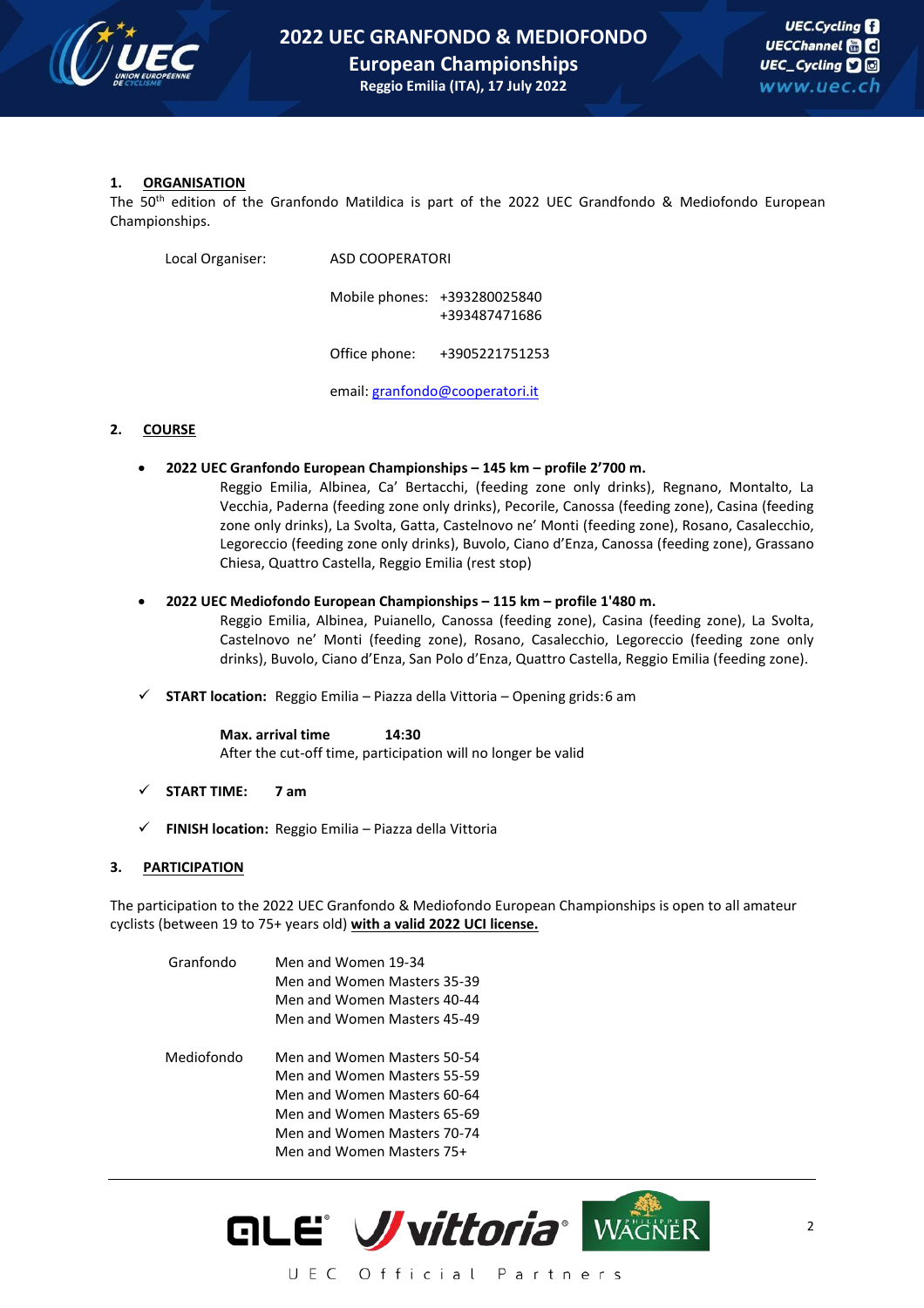

**This includes all National Federations recognised by the UCI part of the 5 Continental Confederations. A copy of each participant's medical certificate for the practice of competitive cycling is required. This certificate must be written according to the form called "E" that you can download from the ENDU website** <https://www.endu.net/en/events/www.granfondomatildica.it/>**. In addition to this certificate, you have to be in possession of the ethical certification which has to be in English.** 

#### **To conclude, please download the "E" form on the ENDU website and submit its filled version along with a copy of your certificate. The certificate must not be older than one year from the date of registration to the event.**

The participation to the event is confirmed through an invitation and the Organising Committee could decide at anytime whether to accept an application or exclude a participant if the Organising Committee thinks he/she could damage the event's image.

At the time of registration, competitors undertake to comply with the health regulations imposed by the Italian Government and the health protocol adopted by the organisation regarding Covid-19.

#### Requirements of conduct

By signing and sending the registration form, the participant, together with the representative of his/her team, certifies that there are no sporting sanctions, civil and/or criminal proceedings or ongoing investigations against him/her relating to doping. The participant declares he/she had not taken before - and doesn't use any substances on the anti-doping list of the World Anti-Doping Agency (WADA)

[http://www.wada-ama.org/Documents/World\\_Anti-Doping\\_Program/WADP-Prohibited-list/2013/WADA-](http://www.wada-ama.org/Documents/World_Anti-Doping_Program/WADP-Prohibited-list/2013/WADA-Prohibited-List-2013-EN.pdf)[Prohibited-List-2013-EN.pdf](http://www.wada-ama.org/Documents/World_Anti-Doping_Program/WADP-Prohibited-list/2013/WADA-Prohibited-List-2013-EN.pdf)

#### Technology Fraud:

The event will apply the 2022 rules for the national cycling and amateur national activity. In reference to the UCI and FCI regulations, paragraph 1.3.010 and 12.1.013 bis technological fraud, the race jury, with the technical support of the organisation, is authorized to carry out random or systematic checks. The non-compliance or the refusal to undergo the required technical checks will determine the instant disqualification and the warning to the authority in charge. Moreover, referring to the UCI and FCI Regulations (Executives Rules point 1.1.9.) it is made known that the use of any transceiver is strictly forbidden.

#### Race kit pick up

Participants have to collect their race kit in Piazza della Vittoria, Reggio Emilia.

| $\bullet$ | Friday, 15 July                     | from 17:00 to 21:00                                             |
|-----------|-------------------------------------|-----------------------------------------------------------------|
| $\bullet$ | Saturday, 16 July                   | from 9:00 to 20:30                                              |
| $\sim$    | Consideration of the first constant | $f_{11}$ , $f_{22}$ , $f_{33}$ , $f_{34}$ , $f_{35}$ , $f_{36}$ |

• Sunday, 17 July from 6:00 to 6:30

Please note. If you are not able to take part to the event and did not cancel within the deadline, participants can delegate another person to pick up your race kit with a declaration signed by you. The Organiser won't be able to ship any race kit that have not been collected.

#### **Pasta Party**

The "pasta party" will take place inside the Bike Village (covered exterior) in Piazza della Vittoria, Reggio Emilia. Tickets are required for entry (supplied with the race pack). If you don't have a ticket, you can pay with cash inside the Bike Village. (price will be indicated on the cash box).

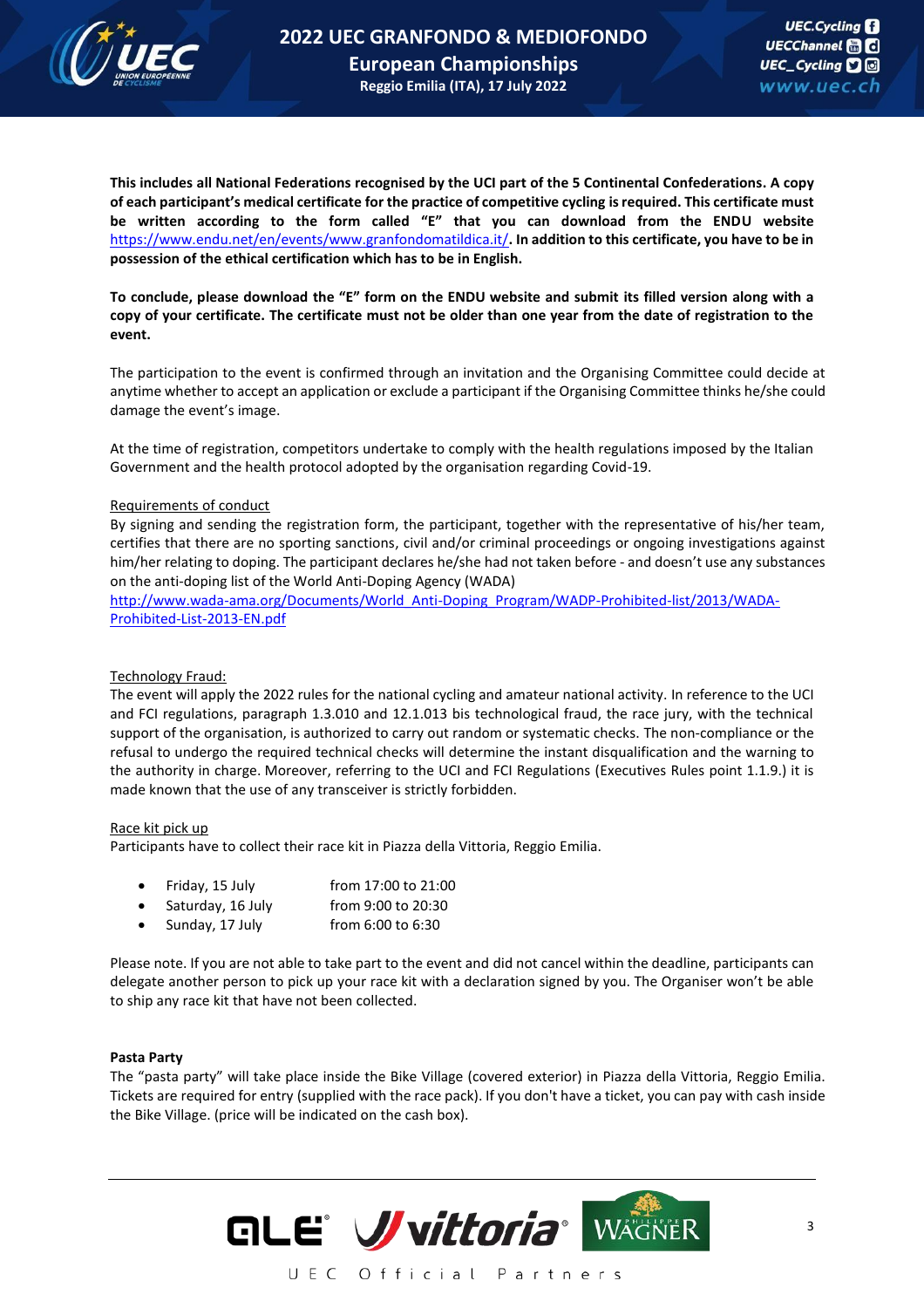

#### **4. ENTRY FEE**

The hereafter conditions will be applied for the participation to the 2022 UEC Granfondo & Mediofondo European Championships:

- **€ 45 from 11 January to 28 February 2022**
- **€ 55 from 1st March to 15 April 2022**
- **€ 65 from 16 April to 15 June 2022**
- **€ 75 from 16 June to 15 July 2022**

Regsitration on the day of the event is not available.

The entry fee includes: entry, certificate of participation, medical assistance; mechanical assistance (not including spare bike parts); refreshments during and at the end of the course; shower facilities; "pasta party", the race pack and massage assistance at the finish area;

#### **5. REGISTRATION**

- ✓ **The registration will open on 18 January 2022**
- ✓ **Deadline for the registrations 15 July 2022 (12:00 CET)**

Registration through the online registration form here[: https://www.endu.net/events/id/69326](https://www.endu.net/events/id/69326)

Procedure:

- 1. authenticate your profile by clicking the link in the authentication email you'll receive
- 2. fill out the online form (participants may do this on behalf of their teammates)
- 3. chose one of the following methods of payment:
	- a. e-banking (follow the on-line procedure)
	- b. credit card (follow the on-line procedure)

If you've indicated you're paying with a bank transfer, you'll receive a confirmation by email with the amount you'll need to pay along with a unique reference code that you'll need to add to the reference field when you set up the transfer.

If paying with credit card, you'll receive a confirmation by email once the payment has been successfully completed.

If a rider is unable to participate in the event, a notification must be sent to [granfondo@cooperatori.it](mailto:granfondo@cooperatori.it) by 10 July 2022.

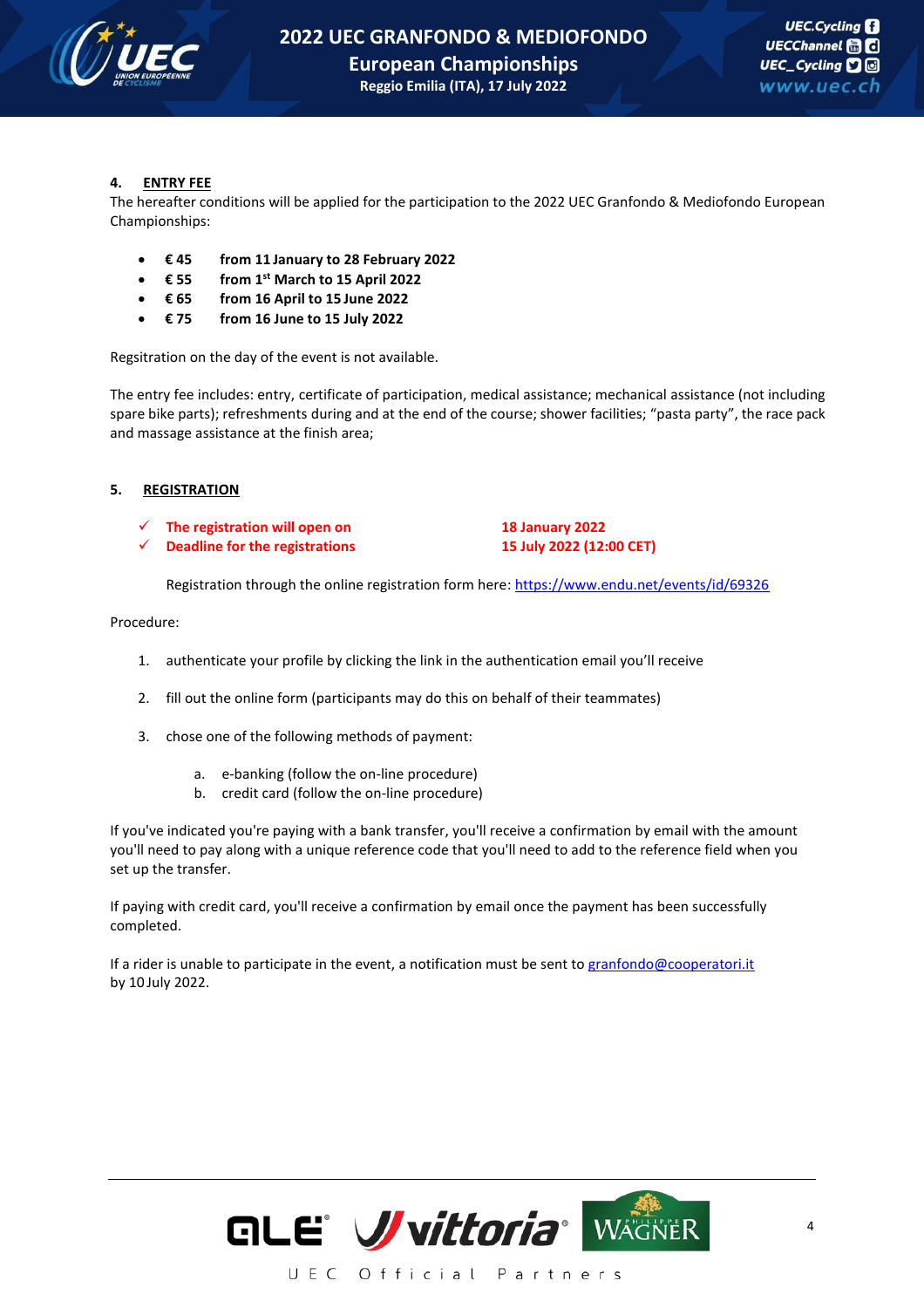

## **2022 UEC GRANFONDO & MEDIOFONDO**

**European Championships**

**Reggio Emilia (ITA), 17 July 2022**

#### **6. STARTING GRIDS**

In accordance with the UCI regulations, please find hereafter the composition of the starting grids:

Grid nr 1 Women (all categories)

Grid nr 2 a. Men 19-34 b. Men Master 35-39 c. Men Master 40-44 d. Men Master 45-49 e. Men Master 50-54 f. Men Master 55-59 g. Men Master 60-64 h. Men Master 65+

Note: for information the GREEN grid is only for non-competitive riders and ebike

#### **7. LICENSE VERIFICATION**

All registered participants must present their license for verification, and be present to receive their race kit at: Piazza della Vittoria (Bike Village), Reggio Emilia, Italy, at the following dates and times:

- ✓ **Friday, 15 July from 17:00 to 21.00**
- ✓ **Saturday, 16 Julyfrom 9:00 to 20.30**
- ✓ **Sunday, 17 July from 6.00 to 6.30**

Participants must present their license, medical certificate, a valid document and a proof of payment.

For teams, a nominated team leader is expected with the list of entrants, copies of the cyclists' cards and copies of payment. Individual riders must bring their license along with identification and receipt for payment. Teams may send one representative in possession of the team list, photocopies of all licenses and the receipts to show everyone's payment.

#### **8. RACE SPECIFIC REGULATIONS**

#### **TIMING**

The timing will be realized by an Official Timekeeper MySDAM with a technology based on the use of a "chip". Every participant must be in possession of a valid personal chip or a daily chip that they can rent. Information and conditions on the use of the chips are published on the MySDAM website at [www.mysdam.net/info-chip.do](http://www.mysdam.net/info-chip.do) .

The valid chips are the following:

- a. My SDAM personal A-CHIP (round shape and green colour) with "Cycling and MTB 2022"
- b. CHAMPIONSHIP personal YELLOW CHIP (round shape and yellow colour)
- c. MYSDAM DAILY CHIP for rent (available for 5  $\epsilon$ )

Please note: the failed or the incorrect use of the chip will have as a result the expulsion from the ranking and the non-attribution of the time taken.

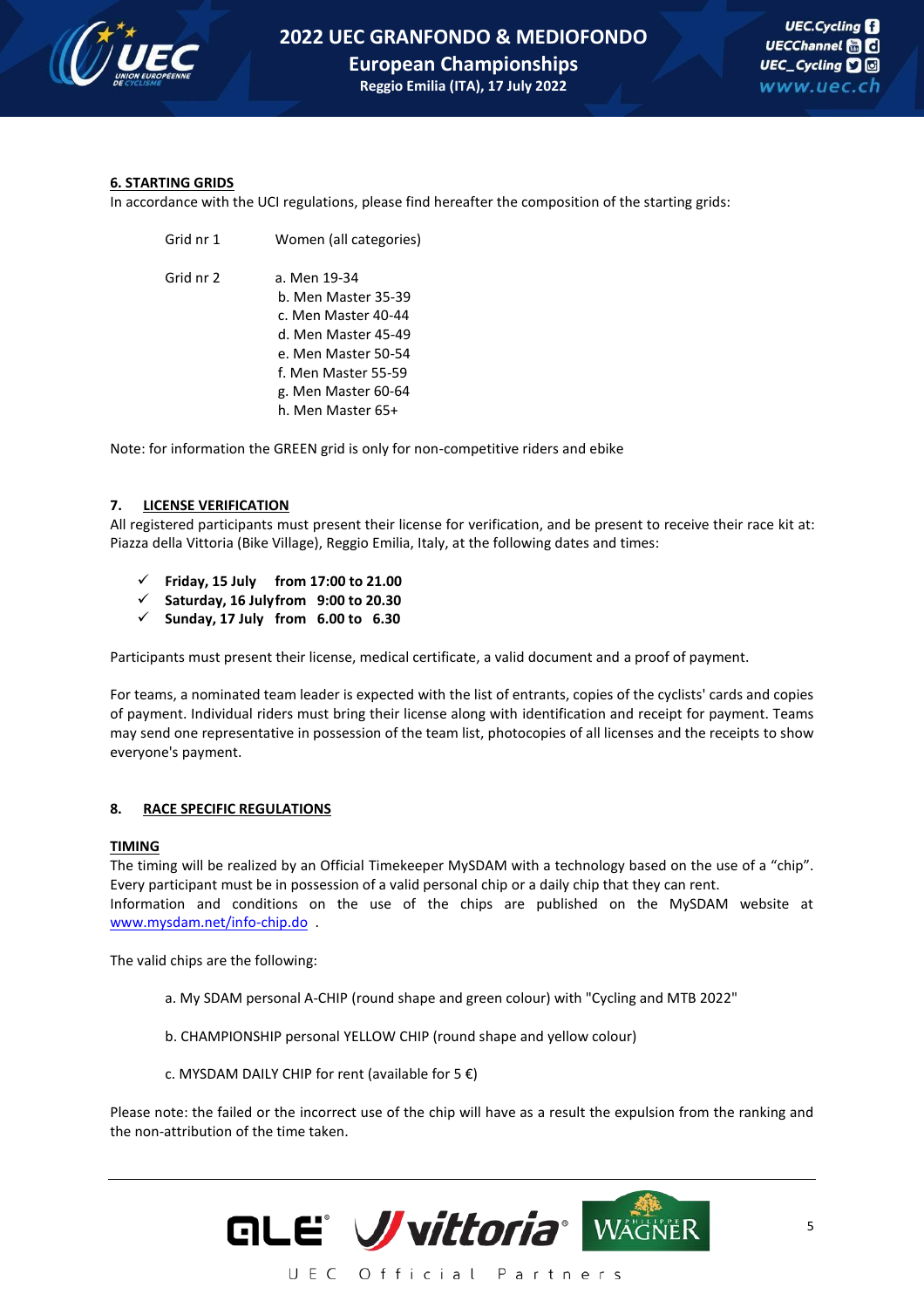

#### **9. MANDATORY EQUIPMENT**

All the participants must have every following items with them during the event:

- An homologated helmet, which must be worn at all times while on the bike;
- The race number should be placed on the rider's back and be visible. The same rules are valid for the frame plate which has to be shown on the frame;
- A full set of tools to take off the tires and inner tubes; an extra inner tube (or tubular);
- A C02 cartridge and/or a pump to inflate inner tubes;
- A bike water bottle;
- Suitable clothing in case of unexpected weather condition changes;
- A Chip for the electronic control.

#### **10. ROADS ON THE RACE DAY**

**All roads will be temporarily closed to traffic as per the decree issued by the competent local security authorities.**

**Riders must anyway respect during the entire event the Italian laws called "Codice della Strada" (Italian road laws).** 

The organisation does not take responsibility for any accident that occur before, during or after the event and that involve both participants themselves or third parties.

#### **Controls**

Controls will be in place at both the start, finish and along the race course for both distances. Marshalls and time management officials will be tasked to manage this, and any rider who is seen leaving the departure earlier than scheduled, or leaving the marked race course, will be disqualified and excluded from the final rankings.

Checks by the time keeping lines/carpets are compulsory, both at the start and along the various routes.

#### **Broom wagon**

The Organsing Committee will have a broom wagon (van) available on the race day. This van is a service for participants who find themselves unable to continue riding. Riders who enter the van must remain inside until it reaches the finish area.

#### **Support vehicles**

Technical cars and motorcycles authorized by the Organising Committee shall be placed in front of the riders in order to escort them throughout both race courses. Only those who have been given permission and have the appropriate accreditation shall be allowed on the race course (race starters, officials, race director and broom wagon).

#### **Medical phone for any emergency: 118**